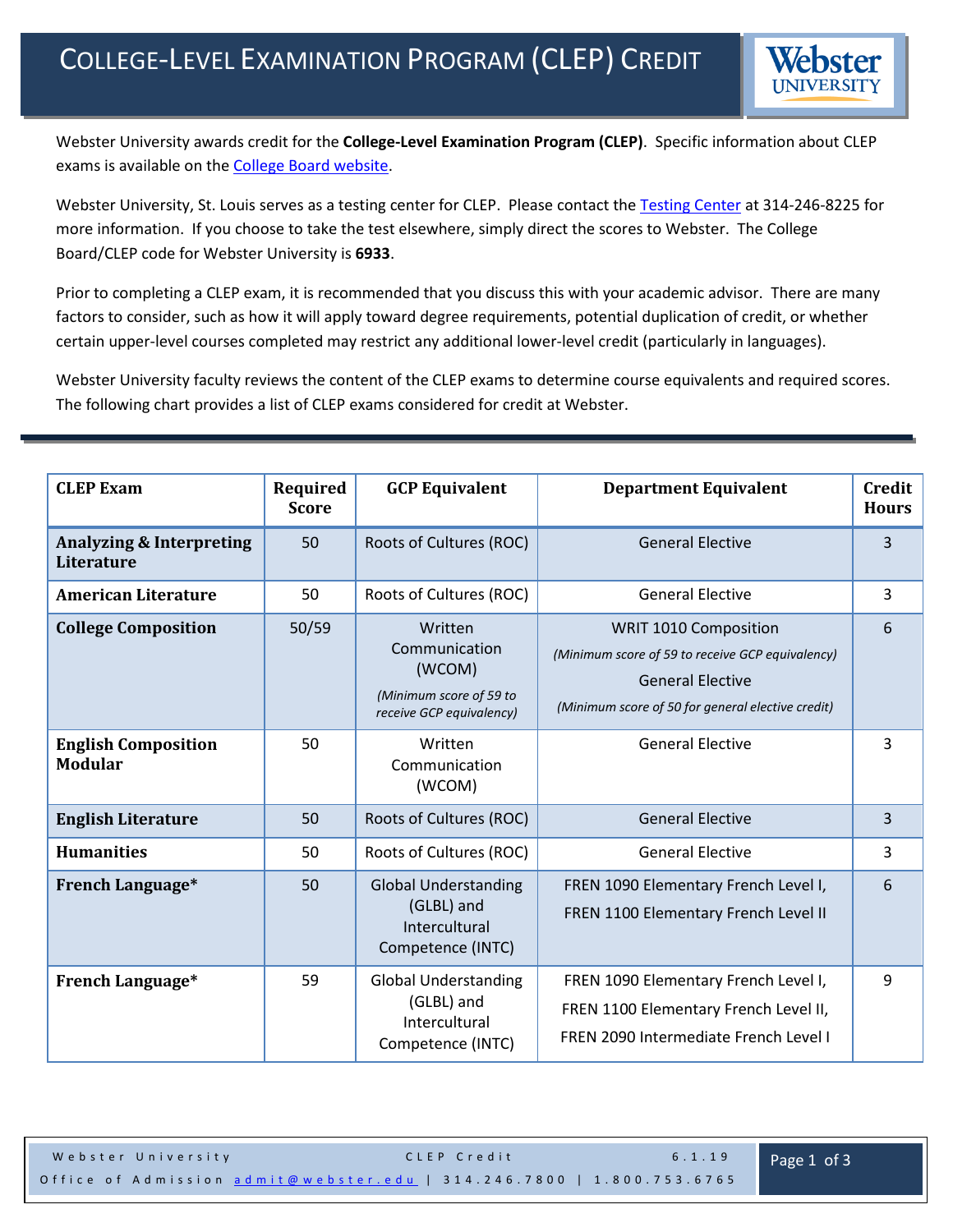| German Language*                                                 | 50 | <b>Global Understanding</b><br>(GLBL) and<br>Intercultural<br>Competence (INTC) | GRMN 1090 Elementary German Level I,<br><b>GRMN 1100 Elementary German Level II</b>                                                                                                                                                                                                                             | 6              |
|------------------------------------------------------------------|----|---------------------------------------------------------------------------------|-----------------------------------------------------------------------------------------------------------------------------------------------------------------------------------------------------------------------------------------------------------------------------------------------------------------|----------------|
| German Language*                                                 | 60 | <b>Global Understanding</b><br>(GLBL) and<br>Intercultural<br>Competence (INTC) | GRMN 1090 Elementary German Level I,<br>GRMN 1100 Elementary German Level II,<br><b>GRMN 2090 Intermediate German Level I</b>                                                                                                                                                                                   | 9              |
| Spanish Language*                                                | 50 | <b>Global Understanding</b><br>(GLBL) and<br>Intercultural<br>Competence (INTC) | SPAN 1090 Elementary Spanish Level I,<br>SPAN 1100 Elementary Spanish Level II                                                                                                                                                                                                                                  | 6              |
| Spanish Language*                                                | 63 | <b>Global Understanding</b><br>(GLBL) and<br>Intercultural<br>Competence (INTC) | SPAN 1090 Elementary Spanish Level I,<br>SPAN 1100 Elementary Spanish Level II,<br>SPAN 2090 Intermediate Spanish Level I                                                                                                                                                                                       | 9              |
| <b>American Government</b>                                       | 50 | Social Systems &<br><b>Human Behavior</b><br>(SSHB)                             | POLT 1060 Introduction to American<br><b>Politics</b>                                                                                                                                                                                                                                                           | $\overline{3}$ |
| <b>History of the US I: Early</b><br><b>Colonization to 1877</b> | 50 | Roots of Cultures (ROC)                                                         | HIST 1300 Revolutionary America                                                                                                                                                                                                                                                                                 | 3              |
| History of the US II: 1865<br>to Present                         | 50 | Roots of Cultures (ROC)                                                         | HIST 1310 Nineteenth- Century America                                                                                                                                                                                                                                                                           | $\overline{3}$ |
| <b>Human Growth &amp;</b><br>Development                         | 50 | Social Systems &<br>Human Behavior<br>(SSHB)                                    | PSYC 2300 Lifespan Development                                                                                                                                                                                                                                                                                  | 3              |
| <b>Intro to Educational</b><br><b>Psychology</b>                 | 50 | Social Systems &<br><b>Human Behavior</b><br>(SSHB)                             | PSYC 2400 Educational Psychology                                                                                                                                                                                                                                                                                | 3              |
| <b>Prin of Macroeconomics</b>                                    | 50 | Social Systems &<br>Human Behavior<br>(SSHB)                                    | <b>ECON 2030 Principles of Macroeconomics</b><br>If Principles of Microeconomics and Principles of<br>Macroeconomics are taken together, they will<br>satisfy ECON 2000 Survey of Economics, which is<br>required of most majors in the School of Business.<br>See the catalog for requirements for each major. |                |
| <b>Prin of Microeconomics</b>                                    | 50 | Social Systems &<br>Human Behavior<br>(SSHB)                                    | <b>ECON 2020 Principles of Microeconomics</b><br>If Principles of Microeconomics and Principles of<br>Macroeconomics are taken together, they will<br>satisfy ECON 2000 Survey of Economics, which is<br>required of most majors in the School of Business.<br>See the catalog for requirements for each major. |                |
| <b>Intro Psychology</b>                                          | 50 | Social Systems &<br>Human Behavior<br>(SSHB)                                    | PSYC 1100 Introduction to Psychology                                                                                                                                                                                                                                                                            | 3              |